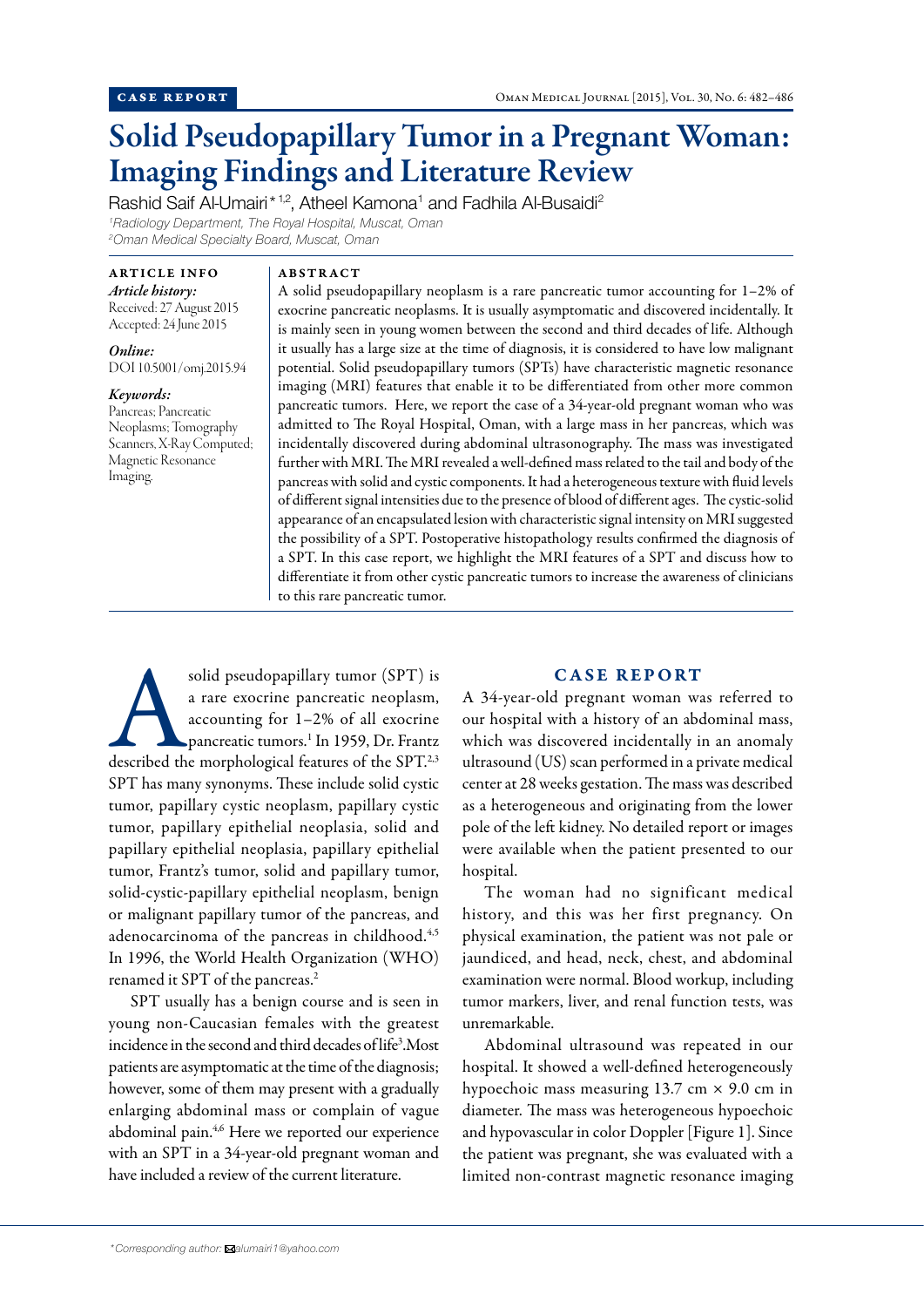

Figure 1: (a) Transverse upper abdominal ultrasonography: a hypoechoic heterogeneous mass of the pancreas. (b) Doppler ultrasonography showed no apparent tumoral vascularization.



Figure 2: (a) Axial and (b) coronal T2-weighted MRI showed a well-marginated lesion (red arrow), heterogeneously hyperintense, in the body/tail of the pancreas (P) with a hypointense fibrous pseudocapsule. The fetal head (FH) can also be seen in the image.



Figure 3: On an axial unenhanced fat-suppressed T1-weighted MRI the fibrous pseudocapsule was also hypointense (red arrow), and there was an internal peripheral high signal intensity rim (blue arrows), a finding consistent with hemorrhage.

(MRI) using a 3.0 Tesla scanner. The patient gave her informed consent.

The MRI showed a well-defined mass related to the pancreatic tail and body, measuring 13.7 cm × 11.7 cm  $\times$  4.2 cm, with solid and cystic components [Figure 2]. It was of heterogeneous texture and contained multiple fluid levels of different signal intensities due to the presence of blood of different ages [Figure 3]. Other abdominal organs were normal. Based on the MRI findings, a diagnosis of solid pseudopapillary pancreatic tumor was made. Follow-up with the patient was lost.

She returned to the hospital three months later after a cesarean delivery at 38 weeks gestation. Repeated MRI revealed interval progression in the tumor size from 13.7 cm  $\times$  11.7 cm  $\times$  4.2 cm to 16.8 cm  $\times$  12.3 cm  $\times$  11.5 cm, which otherwise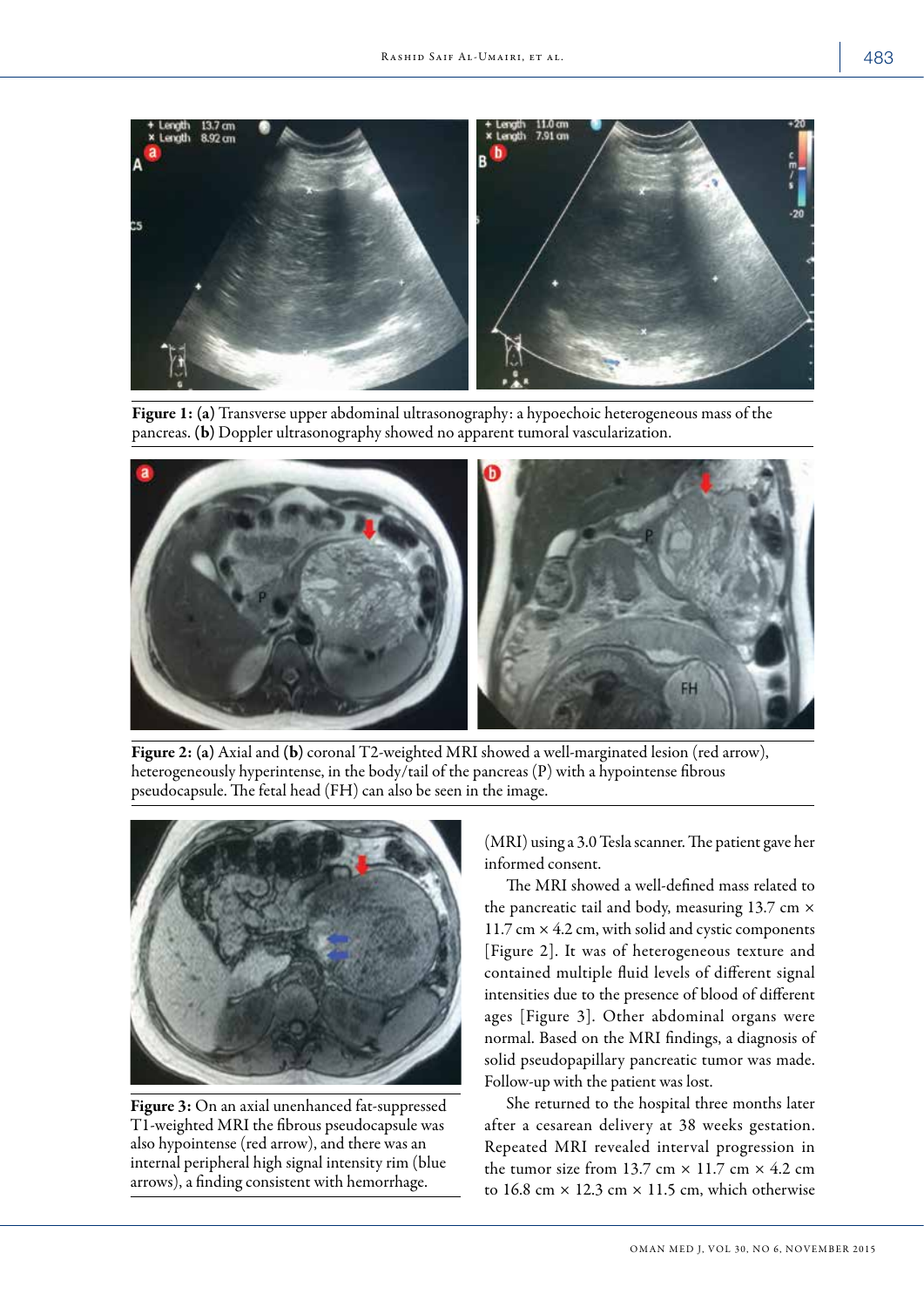

Figure 4: Axial (a) pre-contrast and (b) post-contrast fat-suppressed T1-weighted MRI showed enhancement of the solid component of the neoplasm.

had the same described features as the previous MRI examination. Intravenous contrast medium was given in the second MRI, which showed enhancement of the solid component of the tumor [Figure 4]. The patient underwent surgery, and histopathology results confirmed the diagnosis of a SPT.

### DISCUSSION

SPT is a rare pancreatic tumor, accounting for 1-2% of all exocrine pancreatic neoplasms.<sup>1</sup> SPT is usually benign and affects young non-Caucasian females with the greatest incidence in the second and third decades of life. It has a female to male ratio of 4:1.<sup>3</sup> Most patients are asymptomatic at the time of the diagnosis; however, some of them may present with a gradually enlarging abdominal mass or complain of vague abdominal pain.<sup>4,6</sup> Usually, there are no abnormalities in serum markers of pancreatic neoplasm (e.g., serum amylase levels) or pancreatic cancer markers.7 Diagnosis is often incidental.7

Most SPTs have a benign clinical course; however, malignant degeneration with metastasis and invasion of adjacent structures has been reported in some cases.<sup>6</sup> Even when aggressive, these tumors have a good prognosis with a long life expectancy.<sup>6</sup> Multidetector computed tomography (MDCT) and MRI are very helpful in evaluating intralesional components such as presence of hemorrhage, fluid level, calcifications, septa, internal nodule and degree of enhancement.6,8 SPTs have typical and atypical imaging features.9 The typical appearance in CT is a well-encapsulated heterogeneous lesion with varying solid and cystic components attributed

to hemorrhagic degeneration.10 The solid part of the tumor is usually located at the periphery and shows enhancement after contrast administration in the arterial phase, whereas, the cystic component is located centrally.<sup>11</sup> Additionally, calcification and slow enhancement of the internal component have been reported.<sup>6</sup> On MRI, the SPT typically appears as a well-defined pancreatic lesion with heterogeneous intensity in T1- and T2-weighted imaging owing to the complex nature of the lesion.<sup>7</sup> Intralesional areas of high signal intensity on T1 weighted images and a low or inhomogeneous signal intensity on T2-weighted images indicate blood products within the lesion.<sup>4</sup> Post-gadolinium administration, the lesion showed peripheral enhancement owing to the enhancing peripherally located solid part.<sup>11</sup> Atypical SPT manifestations include peripancreatic fat invasion, invasion of the surrounding parenchyma, vessels and surrounding organs, lymph node metastases, ductal obstruction, and liver metastases.6,10,12

In our case, we found a typical cystic-solid lesion containing multiple fluid levels of different signal intensities due to the presence of blood products of different age. The lesion showed a peripherally located enhancing solid component. There are several pancreatic cystic neoplasms with a high rate of diagnostic overlap (e.g., serous cystadenomas, mucin-producing tumors, islet cell tumors) which makes the diagnosis of SPT difficult due to its heterogeneous appearance and the overlap with other cystic pancreatic neoplasms.7 However, in our case, the typical MRI features of the SPT, and the sex and age of the patient led us to the correct

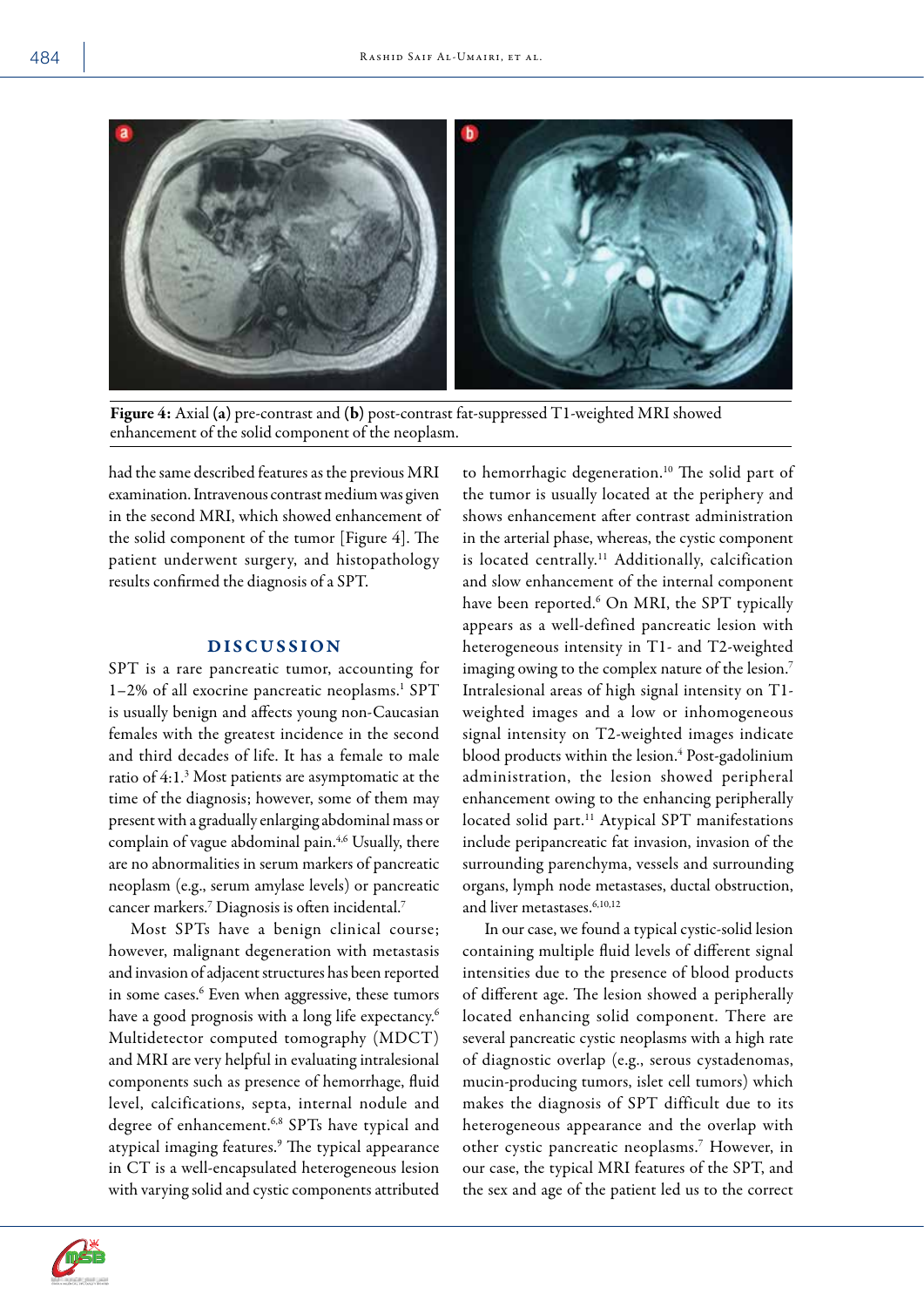diagnosis and enabled us to differentiate it from the other pancreatic tumors. It is important to differentiate SPTs from ductal adenocarcinoma. Adenocarcinoma is frequently seen in male adults, and it is usually small at the time of diagnosis. Unlike ductal adenocarcinoma, SPTs are soft and seldom causes bile duct or pancreatic duct obstruction, even when it is located in the head of the pancreas.<sup>13</sup>

US- or CT-guided fine-needle aspiration (FNA) can be very helpful as a preoperative diagnostic tool.14,15 In our case, preoperative diagnostic FNA was not considered due to typical radiological features of the mass and the worrying interval progression in tumor size between the first and second MRI examinations.

Macroscopically, a SPT is usually composed of a mixture of solid, cystic, and pseudopapillary components in different proportions. The solid part consist of uniform and polygonal epithelial cells with well-vascularized stroma and a discohesive arrangement.<sup>16</sup> Solid and pseudopapillary proliferation of homomorphous cells without increased mitoses or cytological atypia are considered the key histological features.<sup>17,18</sup> Immunohistochemical stains are helpful in making the diagnosis. Solid pseudopapillary neoplasm cells positively stain for vimentin, progesterone receptor, β-catenin, CD56, neuron-specific enolase (NSE), CD10, cyclin D1 and, negative membranous E-cadherin.19,20 In our case, the sections from the mass showed a relatively well-encapsulated neoplasm composed of solid sheets and pseudopapillary structures of uniform polygonal cells. Foci of cystic degeneration, hemorrhage, and occasional foreign body type granulomas with cholesterol cleft were noted. The neoplastic cells show round to oval vesicular nuclei with inclusion, inconspicuous nucleoli, and a moderate amount of eosinophlic cytoplasm. Immunostains show strong positivity of the tumor cells for CD56, CD10, B-catenin, and NSE. Complete surgical resection is the treatment of choice for SPTs.21 Incomplete tumor excision should be avoided due to the risk of tumor dissemination and higher recurrence rate.<sup>22</sup> Extensive lymphatic dissection is not recommended because SPTs have a very low incidence of lymph node metastasis  $(<2\%)$ <sup>23,24</sup>

Generally, SPTs have an excellent prognosis with an overall five-year survival rate of around 95%.25 Malignant behavior is seen in approximately 10–

15% of the cases, mostly metastasized to the liver or peritoneum.26 Therefore, long-term follow-up is recommended. On follow-up of our patient, clinical examination, routine laboratory tests, abdominal US and MRI did not show any evidence of tumor recurrence.

# **CONCLUSION**

In conclusion, although SPT of the pancreas is rare, the presence of a relatively large, well-defined, hemorrhagic, cystic pancreatic mass in a young female patient should raise the suspicion of the presence of this tumor.

#### *Disclosure*

The authors declared no conflicts of interest.

#### references

- 1. Shaikh S, Arya S, Ramadwar M, Barreto SG, Shukla PJ, Shrikhande SV. Three cases of unusual solid pseudopapillary tumors. Can radiology and histology aid decision-making? JOP 2008;9(2):150-159.
- 2. Bostanoglu S, Otan E, Akturan S, Hamamci EO, Bostanoglu A, Gokce A, et al. Frantz's tumor (solid pseudopapillary tumor) of the pancreas. A case report. JOP 2009;10(2):209- 211.
- 3. Vollmer CM Jr, Dixon E, Grant DR. Management of a solid pseudopapillary tumor of the pancreas with liver metastases. HPB (Oxford) 2003;5(4):264-267.
- 4. Ganeshan DM, Paulson E, Tamm EP, Taggart MW, Balachandran A, Bhosale P. Solid pseudopapillary tumors of the pancreas: current update. Abdomen Imaging 2013;1373-1382.
- 5. Cantisani V, Mortele KJ, Levy A, Glickman JN, Ricci P, Passariello R, et al. MR imaging features of solid pseudopapillary tumor of the pancreas in adult and pediatric patients. AJR Am J Roentgenol 2003 Aug;181(2):395-401.
- 6. Choi JY, Kim MJ, Kim JH, Kim SH, Lim JS, Oh YT, et al. Solid pseudopapillary tumor of the pancreas: typical and atypical manifestations. AJR Am J Roentgenol 2006 Aug;187(2):W178-186.
- 7. Coleman KM, Doherty MC, Bigler SA. Solidpseudopapillary tumor of the pancreas. Radiographics 2003 Nov-Dec;23(6):1644-1648.
- 8. Kalb B, Sarmiento JM, Kooby DA, Adsay NV, Martin DR. MR imaging of cystic lesions of the pancreas. Radiographics 2009 Oct;29(6):1749-1765.
- 9. Zinner MJ, Shurbaji MS, Cameron JL. Solid and papillary epithelial neoplasms of the pancreas. Surgery 1990  $Sep$ ;108(3):475-480.
- 10. Buetow PC, Buck JL, Pantongrag-Brown L, Beck KG, Ros PR, Adair CF. Solid and papillary epithelial neoplasm of the pancreas: imaging-pathologic correlation on 56 cases. Radiology 1996 Jun;199(3):707-711.
- 11. Kehagias D, Smyrniotis V, Gouliamos A, Vlahos L. Cystic pancreatic neoplasms: computed tomography and magnetic resonance imaging findings. Int J Pancreatol 2000 Dec;28(3):223-230.
- 12. Wang DB, Wang QB, Chai WM, Chen KM, Deng XX. Imaging features of solid pseudopapillary tumor of the pancreas on multi-detector row computed tomography. pancreas on muin-deceded 2009<br>World J Gastroenterol 2009 Feb;15(7):829-835.